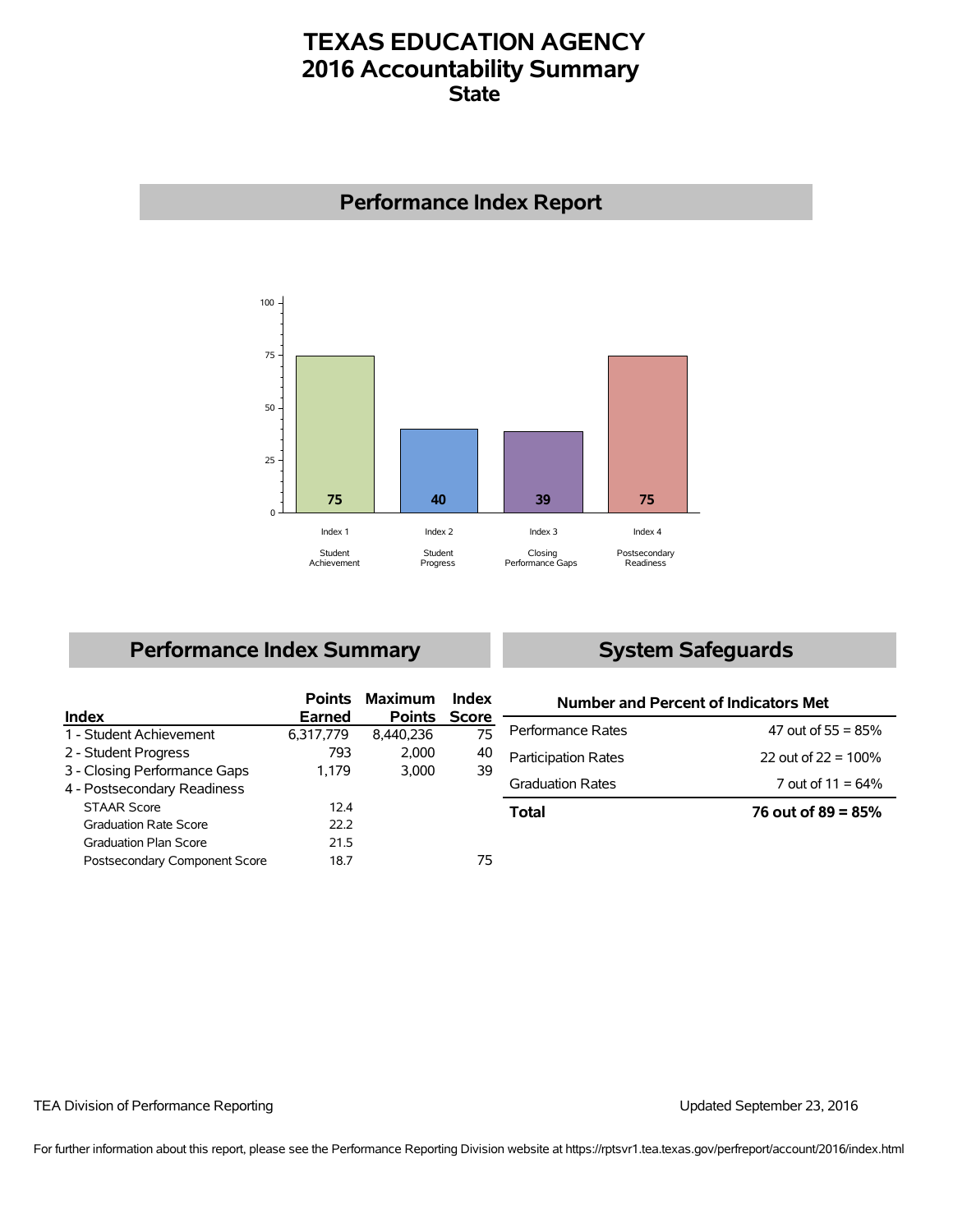# **TEXAS EDUCATION AGENCY 2016 Index 1: Student Achievement Calculation Report**

**State**

|                                     |           |                    |         |                |                |           | % Level II          |               |
|-------------------------------------|-----------|--------------------|---------|----------------|----------------|-----------|---------------------|---------------|
|                                     |           |                    |         |                | <b>Social</b>  |           | <b>Satisfactory</b> | Index         |
|                                     | Reading   | <b>Mathematics</b> | Writing | <b>Science</b> | <b>Studies</b> | Total     | <b>Standard</b>     | <b>Points</b> |
| # at Level II Satisfactory Standard | 2,351,353 | 983,384            | 509,998 | 900,756        | 572,288        | 6,317,779 |                     |               |
| <b>Total Tests</b>                  | 3,225,381 | 2,595,020          | 736,454 | ,142,169       | 741,212        | 8,440,236 | 75                  | 75            |
| <b>Index 1 Score</b>                |           |                    |         |                |                |           |                     | 75            |

\* Indicates results are masked due to small numbers to protect student confidentiality.

- Indicates there are no students in the subject.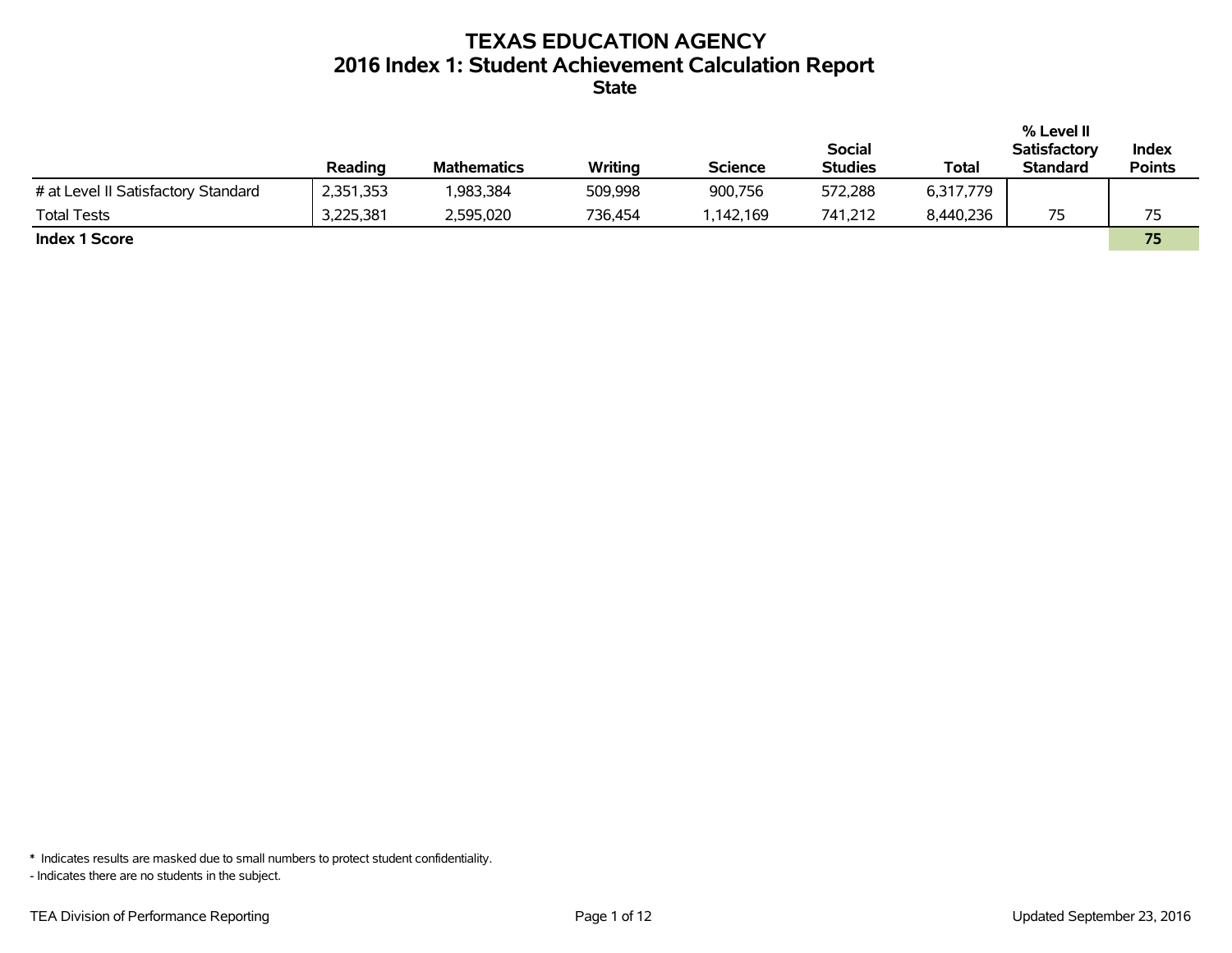# **TEXAS EDUCATION AGENCY 2016 Index 1: Student Achievement Data Table**

**State**

|                                                        |                 |           |                 |           |          |         |                 | Two or  |         |               |            |
|--------------------------------------------------------|-----------------|-----------|-----------------|-----------|----------|---------|-----------------|---------|---------|---------------|------------|
|                                                        | All             | African   |                 |           | American |         | <b>Pacific</b>  | More    | Special | Econ          |            |
|                                                        | <b>Students</b> | American  | <b>Hispanic</b> | White     | Indian   | Asian   | <b>Islander</b> | Races   | Ed      | <b>Disadv</b> | <b>ELL</b> |
| 2016 STAAR Performance                                 |                 |           |                 |           |          |         |                 |         |         |               |            |
| <b>All Subjects</b>                                    |                 |           |                 |           |          |         |                 |         |         |               |            |
| Percent of Tests                                       |                 |           |                 |           |          |         |                 |         |         |               |            |
| % at Level II Satisfactory Standard                    | 75%             | 64%       | 70%             | 85%       | 74%      | 92%     | 78%             | 82%     | 39%     | 67%           | 57%        |
| Number of Tests                                        |                 |           |                 |           |          |         |                 |         |         |               |            |
| # at Level II Satisfactory Standard                    | 6,317,779       | 683,523   | 3,134,480       | 2,029,173 | 21,553   | 303,856 | 8,664           | 135,581 | 318,513 | 3,351,309     | 772,281    |
| <b>Total Tests</b>                                     | 8,440,236       | 1,064,001 | 4,449,290       | 2,391,027 | 29,030   | 328,934 | 11,143          | 165,671 | 813,074 | 4,992,231     | 1,363,194  |
| Reading                                                |                 |           |                 |           |          |         |                 |         |         |               |            |
| Percent of Tests                                       |                 |           |                 |           |          |         |                 |         |         |               |            |
| % at Level II Satisfactory Standard                    | 73%             | 63%       | 68%             | 84%       | 72%      | 91%     | 75%             | 82%     | 35%     | 65%           | 52%        |
| Number of Tests                                        |                 |           |                 |           |          |         |                 |         |         |               |            |
| # at Level II Satisfactory Standard                    | 2,351,353       | 257,463   | 1,158,284       | 759,063   | 7,964    | 113,789 | 3,176           | 51,232  | 110,044 | 1,238,881     | 276,726    |
| <b>Total Tests</b>                                     | 3,225,381       | 409,402   | 1,710,591       | 901,332   | 11,078   | 125,562 | 4,234           | 62,717  | 312,005 | 1,918,815     | 535,265    |
|                                                        |                 |           |                 |           |          |         |                 |         |         |               |            |
| <b>Mathematics</b>                                     |                 |           |                 |           |          |         |                 |         |         |               |            |
| Percent of Tests                                       |                 |           |                 |           |          |         |                 |         |         |               |            |
| % at Level II Satisfactory Standard                    | 76%             | 64%       | 73%             | 85%       | 75%      | 94%     | 79%             | 82%     | 43%     | 70%           | 65%        |
| Number of Tests                                        |                 |           |                 |           |          |         |                 |         |         |               |            |
| # at Level II Satisfactory Standard                    | 1,983,384       | 209,414   | 1,007,247       | 622,157   | 6,671    | 92,275  | 2,714           | 42,618  | 110,953 | 1,089,918     | 302,566    |
| <b>Total Tests</b>                                     | 2,595,020       | 328,072   | 1,376,703       | 727,833   | 8,837    | 97,653  | 3,416           | 52,163  | 259,272 | 1,565,841     | 464,170    |
|                                                        |                 |           |                 |           |          |         |                 |         |         |               |            |
| Writing                                                |                 |           |                 |           |          |         |                 |         |         |               |            |
| Percent of Tests                                       | 69%             | 60%       | 64%             | 80%       | 67%      | 90%     | 74%             | 77%     | 32%     | 60%           | 50%        |
| % at Level II Satisfactory Standard<br>Number of Tests |                 |           |                 |           |          |         |                 |         |         |               |            |
| # at Level II Satisfactory Standard                    | 509,998         | 53,627    | 246,194         | 168,589   | 1,682    | 27,282  | 713             | 11,858  | 20,971  | 265,254       | 68,224     |
| <b>Total Tests</b>                                     | 736,454         | 89,732    | 386,467         | 211,067   | 2,514    | 30,242  | 962             | 15,392  | 65,403  | 439,592       | 136,459    |
|                                                        |                 |           |                 |           |          |         |                 |         |         |               |            |
| Science                                                |                 |           |                 |           |          |         |                 |         |         |               |            |
| Percent of Tests                                       |                 |           |                 |           |          |         |                 |         |         |               |            |
| % at Level II Satisfactory Standard                    | 79%             | 68%       | 75%             | 88%       | 79%      | 94%     | 81%             | 85%     | 44%     | 72%           | 58%        |
| Number of Tests                                        |                 |           |                 |           |          |         |                 |         |         |               |            |
| # at Level II Satisfactory Standard                    | 900,756         | 97,475    | 447,476         | 289,415   | 3,167    | 43,278  | 1,246           | 18,538  | 48,934  | 476,654       | 93,283     |
| <b>Total Tests</b>                                     | 1,142,169       | 142,892   | 596,456         | 329,244   | 3,984    | 46,030  | 1,530           | 21,854  | 110,843 | 662,939       | 160,010    |
|                                                        |                 |           |                 |           |          |         |                 |         |         |               |            |
| <b>Social Studies</b>                                  |                 |           |                 |           |          |         |                 |         |         |               |            |
| Percent of Tests                                       |                 |           |                 |           |          |         |                 |         |         |               |            |
| % at Level II Satisfactory Standard                    | 77%             | 70%       | 73%             | 86%       | 79%      | 92%     | 81%             | 84%     | 42%     | 69%           | 47%        |
| Number of Tests                                        |                 |           |                 |           |          |         |                 |         |         |               |            |
| # at Level II Satisfactory Standard                    | 572,288         | 65,544    | 275,279         | 189,949   | 2,069    | 27,232  | 815             | 11,335  | 27,611  | 280,602       | 31,482     |
| <b>Total Tests</b>                                     | 741,212         | 93,903    | 379,073         | 221,551   | 2,617    | 29,447  | 1,001           | 13,545  | 65,551  | 405,044       | 67,290     |

\* Indicates results are masked due to small numbers to protect student confidentiality.

\*\* When only one racial/ethnic group is masked, then the second smallest racial/ethnic group is masked (regardless of size).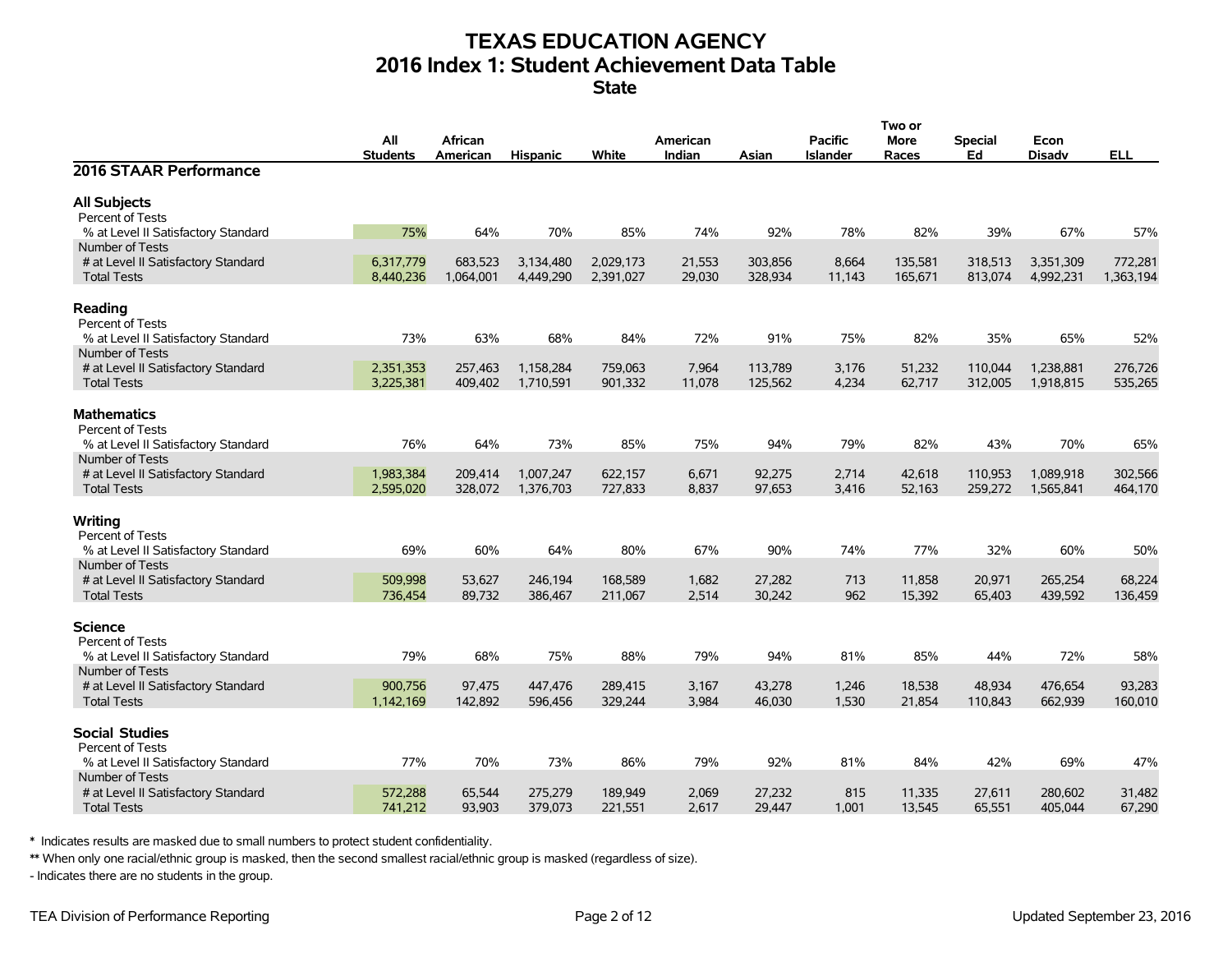## **TEXAS EDUCATION AGENCY 2016 Index 2: Student Progress Calculation Report State**

| <b>Overall Progress (All Subjects)</b> |                        |                     |           |          |                    |         |                                   | Two or        |                      | <b>ELL</b>                       |                               |                                 |
|----------------------------------------|------------------------|---------------------|-----------|----------|--------------------|---------|-----------------------------------|---------------|----------------------|----------------------------------|-------------------------------|---------------------------------|
| <b>STAAR Weighted Progress Rate</b>    | All<br><b>Students</b> | African<br>American | Hispanic  | White    | American<br>Indian | Asian   | <b>Pacific</b><br><b>Islander</b> | More<br>Races | <b>Special</b><br>Ed | (Current &<br><b>Monitored</b> ) | <b>Total</b><br><b>Points</b> | <b>Maximum</b><br><b>Points</b> |
| Number of Tests                        | 4,306,837              | 507,819             | 2,331,171 | .194,343 | 14.476             | 171.087 | 5,288                             | 82.117        | 400,348              | 1,017,059                        |                               |                                 |
| # Met or Exceeded Progress             | 2,655,491              | 294.851             | ,395,680  | 770.258  | 8.684              | 129,593 | 3,277                             | 52.786        | 219,591              | 598,885                          |                               |                                 |
| # Exceeded Progress                    | 718.246                | 71.306              | 370.963   | 208.337  | 2.214              | 49,770  | 863                               | 14,675        | 52,930               | 182.331                          |                               |                                 |
| % Met or Exceeded Progress             | 62                     | 58                  | 60        | 64       | 60                 | 76      | 62                                | 64            | 55                   | 59                               |                               |                                 |
| % Exceeded Progress                    | 17                     | 14                  | 16        | 17       | 15                 | 29      | 16                                | 18            | 13                   | 18                               |                               |                                 |
| Total                                  | 79                     | 72                  | 76        | 81       | 75                 | 105     | 78                                | 82            | 68                   | 77                               | 793                           | 2000                            |
| Index 2 Score                          |                        |                     |           |          |                    |         |                                   |               |                      |                                  |                               | 40                              |

\* Indicates results are masked due to small numbers to protect student confidentiality.

\*\* When only one racial/ethnic group is masked, then the second smallest racial/ethnic group is masked (regardless of size).

Blank cells above represent student group indicators that do not meet the minimum size criteria.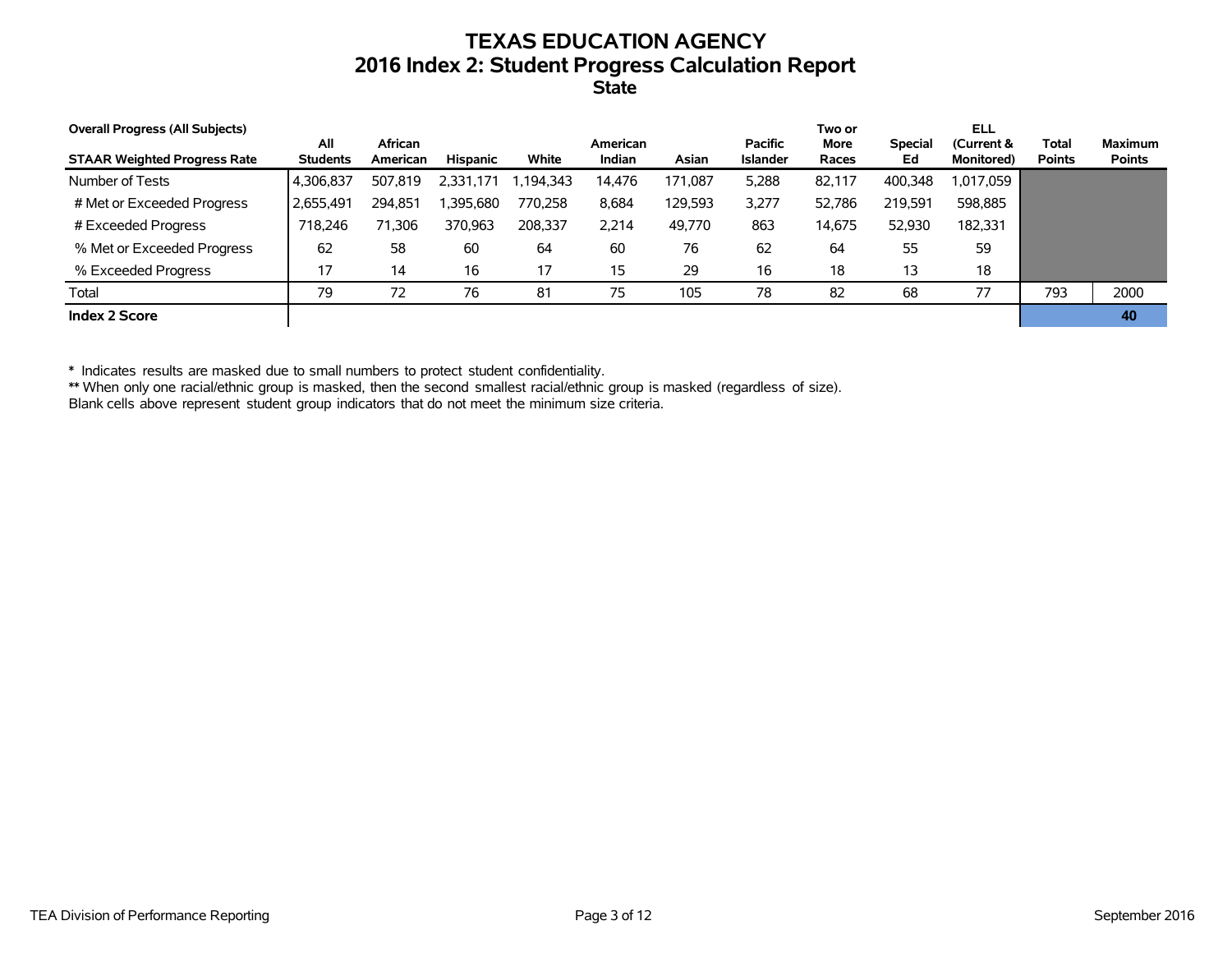# **TEXAS EDUCATION AGENCY 2016 Index 2: Student Progress Data Table**

**State**

|                            |                 |          |           |            |          |         |                 |                   |                | <b>ELL</b> |            |
|----------------------------|-----------------|----------|-----------|------------|----------|---------|-----------------|-------------------|----------------|------------|------------|
|                            | All             | African  |           |            | American |         | <b>Pacific</b>  | Two or            | <b>Special</b> | (Current & | <b>ELL</b> |
|                            | <b>Students</b> | American | Hispanic  | White      | Indian   | Asian   | <b>Islander</b> | <b>More Races</b> | Ed             | Monitored) | (Current)  |
| 2016 STAAR Performance     |                 |          |           |            |          |         |                 |                   |                |            |            |
| <b>All Subjects</b>        |                 |          |           |            |          |         |                 |                   |                |            |            |
| Number of Tests            | 4,306,837       | 507,819  | 2,331,171 | 1,194,343  | 14,476   | 171,087 | 5,288           | 82,117            | 400,348        | 1,017,059  | 816,027    |
| # Met or Exceeded Progress | 2,655,491       | 294,851  | 1.395.680 | 770,258    | 8,684    | 129,593 | 3,277           | 52,786            | 219,591        | 598,885    | n/a        |
| # Exceeded Progress        | 718,246         | 71,306   | 370,963   | 208,337    | 2,214    | 49,770  | 863             | 14,675            | 52,930         | 182,331    | n/a        |
| % Met or Exceeded Progress | 62%             | 58%      | 60%       | 64%        | 60%      | 76%     | 62%             | 64%               | 55%            | 59%        | n/a        |
| % Exceeded Progress        | 17%             | 14%      | 16%       | <b>17%</b> | 15%      | 29%     | 16%             | 18%               | 13%            | 18%        | n/a        |
|                            |                 |          |           |            |          |         |                 |                   |                |            |            |
| Reading                    |                 |          |           |            |          |         |                 |                   |                |            |            |
| Number of Tests            | 2,201,086       | 257.491  | 1,181,206 | 617,722    | 7,454    | 92,006  | 2,717           | 42,225            | 199,331        | 507,812    | 407,995    |
| # Met or Exceeded Progress | 1,329,950       | 148.825  | 695,954   | 386.768    | 4,357    | 65,713  | 1,624           | 26,524            | 110,276        | 289,108    | n/a        |
| # Exceeded Progress        | 353,349         | 38,276   | 186,104   | 99,709     | 1,072    | 20,522  | 421             | 7,189             | 27,919         | 88,242     | n/a        |
| % Met or Exceeded Progress | 60%             | 58%      | 59%       | 63%        | 58%      | 71%     | 60%             | 63%               | 55%            | 57%        | n/a        |
| % Exceeded Progress        | 16%             | 15%      | 16%       | 16%        | 14%      | 22%     | 15%             | 17%               | 14%            | 17%        | n/a        |
|                            |                 |          |           |            |          |         |                 |                   |                |            |            |
| <b>Mathematics</b>         |                 |          |           |            |          |         |                 |                   |                |            |            |
| Number of Tests            | 2,105,751       | 250.328  | 1,149,965 | 576,621    | 7,022    | 79,081  | 2,571           | 39,892            | 201.017        | 509,247    | 408,032    |
| # Met or Exceeded Progress | 1,325,541       | 146,026  | 699,726   | 383,490    | 4,327    | 63,880  | 1,653           | 26,262            | 109,315        | 309,777    | n/a        |
| # Exceeded Progress        | 364,897         | 33,030   | 184,859   | 108,628    | 1,142    | 29,248  | 442             | 7,486             | 25,011         | 94,089     | n/a        |
| % Met or Exceeded Progress | 63%             | 58%      | 61%       | 67%        | 62%      | 81%     | 64%             | 66%               | 54%            | 61%        | n/a        |
| % Exceeded Progress        | 17%             | 13%      | 16%       | 19%        | 16%      | 37%     | 17%             | 19%               | 12%            | 18%        | n/a        |
|                            |                 |          |           |            |          |         |                 |                   |                |            |            |

\* Indicates results are masked due to small numbers to protect student confidentiality.

\*\* When only one racial/ethnic group is masked, then the second smallest racial/ethnic group is masked (regardless of size).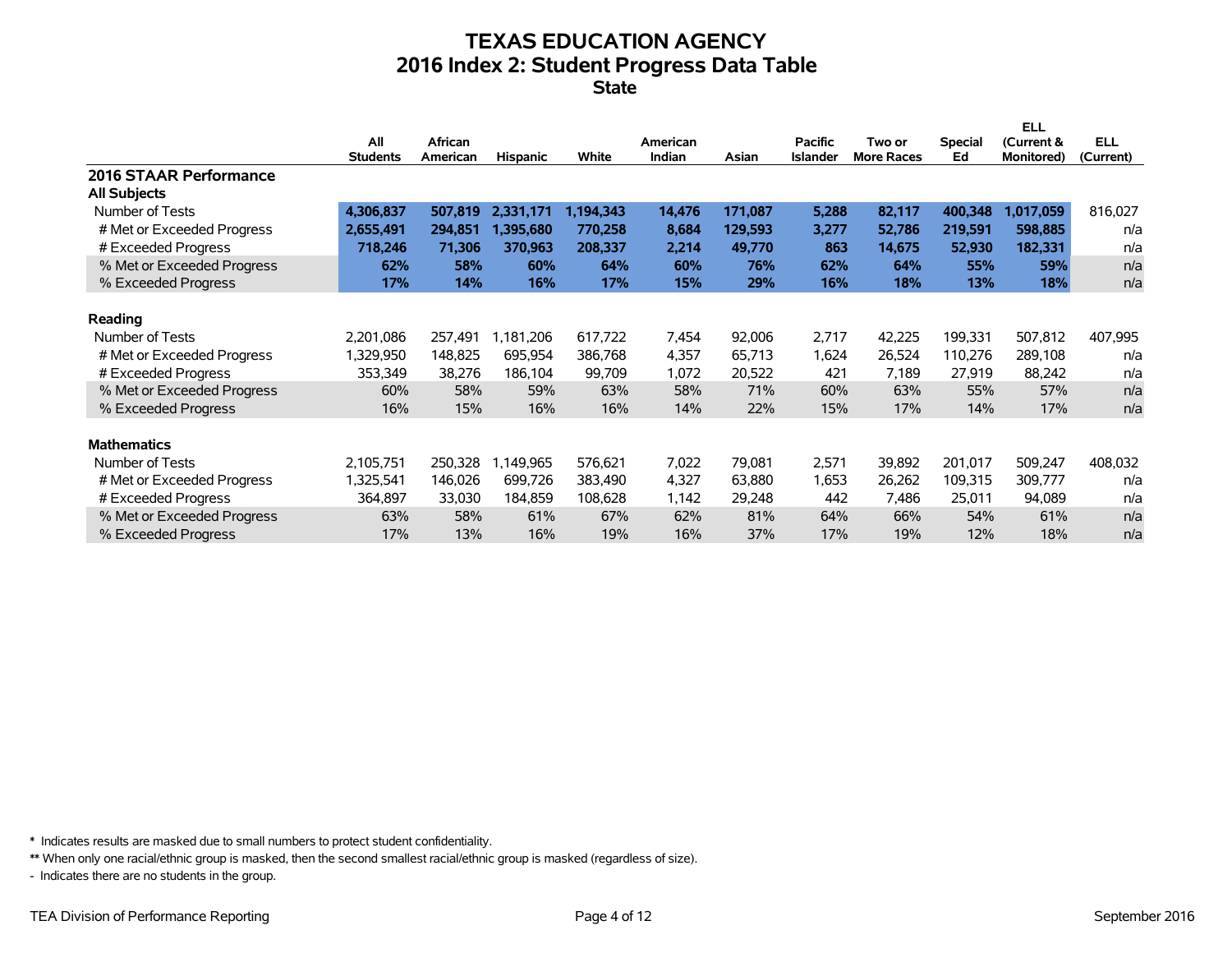## **TEXAS EDUCATION AGENCY 2016 Index 3: Closing Performance Gaps Calculation Report State**

| <b>Overall Performance</b>             |                       |                            |                 |                        |                                 |
|----------------------------------------|-----------------------|----------------------------|-----------------|------------------------|---------------------------------|
| <b>STAAR Weighted Performance Rate</b> | Econ<br><b>Disadv</b> | <b>African</b><br>American | <b>Hispanic</b> | Total<br><b>Points</b> | <b>Maximum</b><br><b>Points</b> |
| Reading                                | 75                    | 73                         | 80              | 228                    | 600                             |
| <b>Mathematics</b>                     | 82                    | 73                         | 87              | 242                    | 600                             |
| Writing                                | 69                    | 68                         | 74              | 211                    | 600                             |
| Science                                | 81                    | 76                         | 86              | 243                    | 600                             |
| Social Studies                         | 83                    | 83                         | 89              | 255                    | 600                             |
| Total                                  |                       |                            |                 | 1179                   | 3000                            |
| <b>Index 3 Score</b>                   |                       |                            |                 |                        | 39                              |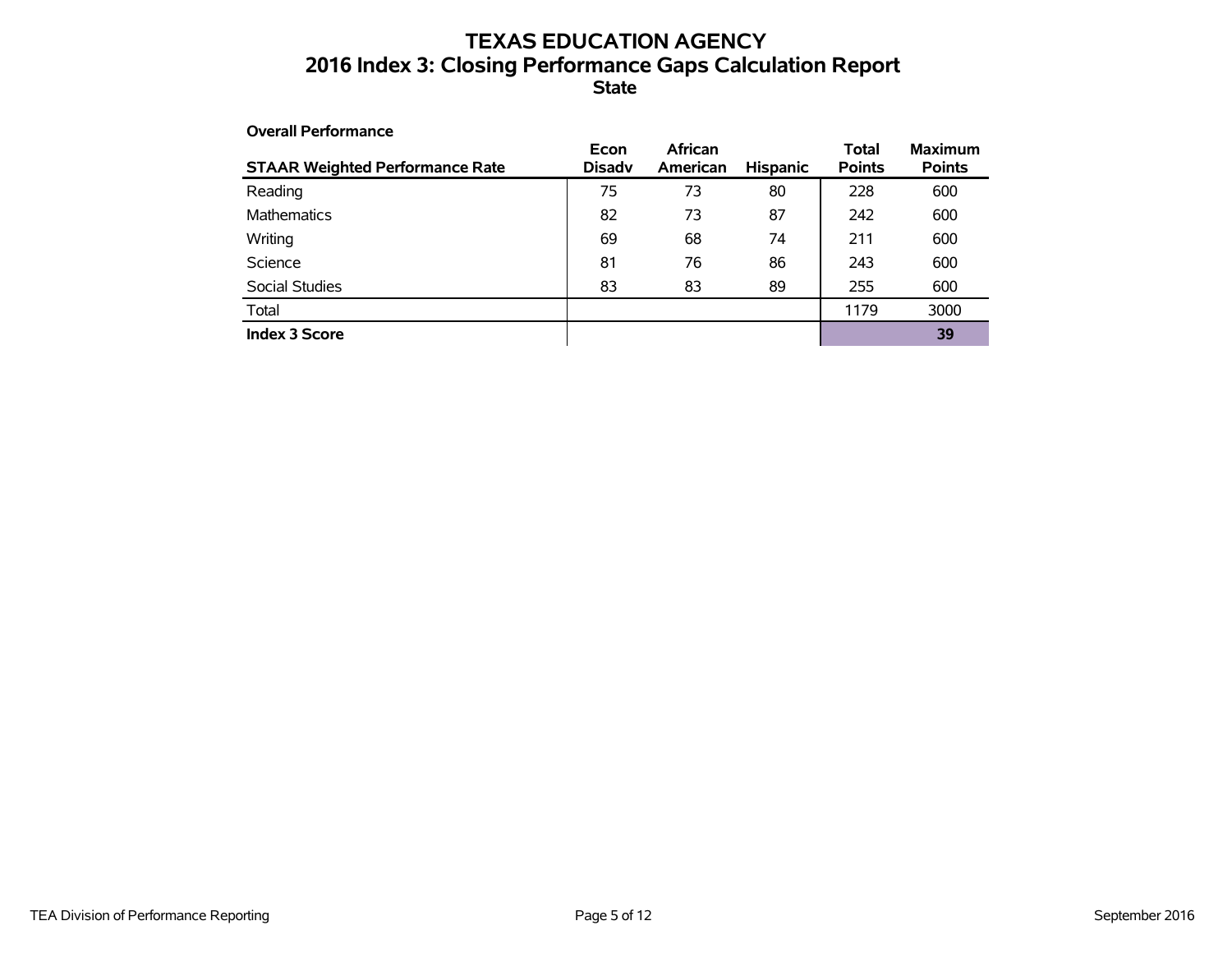## **TEXAS EDUCATION AGENCY 2016 Index 3: Closing Performance Gaps Calculation Report State**

### **Reading Performance**

| <b>STAAR Weighted Performance Rate</b>   | Econ<br><b>Disadv</b> | African<br>American | <b>Hispanic</b> | <b>Total</b><br><b>Points</b> | <b>Maximum</b><br><b>Points</b> |
|------------------------------------------|-----------------------|---------------------|-----------------|-------------------------------|---------------------------------|
| Number of Tests                          | 1,909,458             | 409.056             | 1,700,626       |                               |                                 |
| # Level II Satisfactory Standard         | 1,235,383             | 257.318             | 1,154,627       |                               |                                 |
| # Advanced Standard                      | 190.076               | 39.087              | 202.112         |                               |                                 |
| % Level II Satisfactory Standard         | 65                    | 63                  | 68              |                               |                                 |
| % Advanced Standard                      | 10                    | 10                  | 12              |                               |                                 |
| <b>Reading Weighted Performance Rate</b> | 75                    | 73                  | 80              | 228                           | 600                             |

### **Mathematics Performance**

| <b>STAAR Weighted Performance Rate</b>       | Econ<br><b>Disady</b> | <b>African</b><br>American | <b>Hispanic</b> | <b>Total</b><br><b>Points</b> | <b>Maximum</b><br><b>Points</b> |
|----------------------------------------------|-----------------------|----------------------------|-----------------|-------------------------------|---------------------------------|
| Number of Tests                              | 1.549.537             | 327.442                    | 1.360.493       |                               |                                 |
| # Level II Satisfactory Standard             | 1,081,703             | 209.144                    | 999.159         |                               |                                 |
| # Advanced Standard                          | 185.176               | 28,623                     | 194.397         |                               |                                 |
| % Level II Satisfactory Standard             | 70                    | 64                         | 73              |                               |                                 |
| % Advanced Standard                          | 12                    | 9                          | 14              |                               |                                 |
| <b>Mathematics Weighted Performance Rate</b> | 82                    | 73                         | 87              | 242                           | 600                             |

### **Writing Performance**

| <b>STAAR Weighted Performance Rate</b>   | Econ<br><b>Disady</b> | <b>African</b><br>American | <b>Hispanic</b> | <b>Total</b><br><b>Points</b> | <b>Maximum</b><br><b>Points</b> |
|------------------------------------------|-----------------------|----------------------------|-----------------|-------------------------------|---------------------------------|
| Number of Tests                          | 439.592               | 89,732                     | 386.467         |                               |                                 |
| # Level II Satisfactory Standard         | 265,254               | 53.627                     | 246.194         |                               |                                 |
| # Advanced Standard                      | 37,475                | 7.572                      | 40.210          |                               |                                 |
| % Level II Satisfactory Standard         | 60                    | 60                         | 64              |                               |                                 |
| % Advanced Standard                      | 9                     | 8                          | 10              |                               |                                 |
| <b>Writing Weighted Performance Rate</b> | 69                    | 68                         | 74              | 211                           | 600                             |

\* Indicates results are masked due to small numbers to protect student confidentiality.

\*\* When only one racial/ethnic group is masked, then the second smallest racial/ethnic group is masked (regardless of size).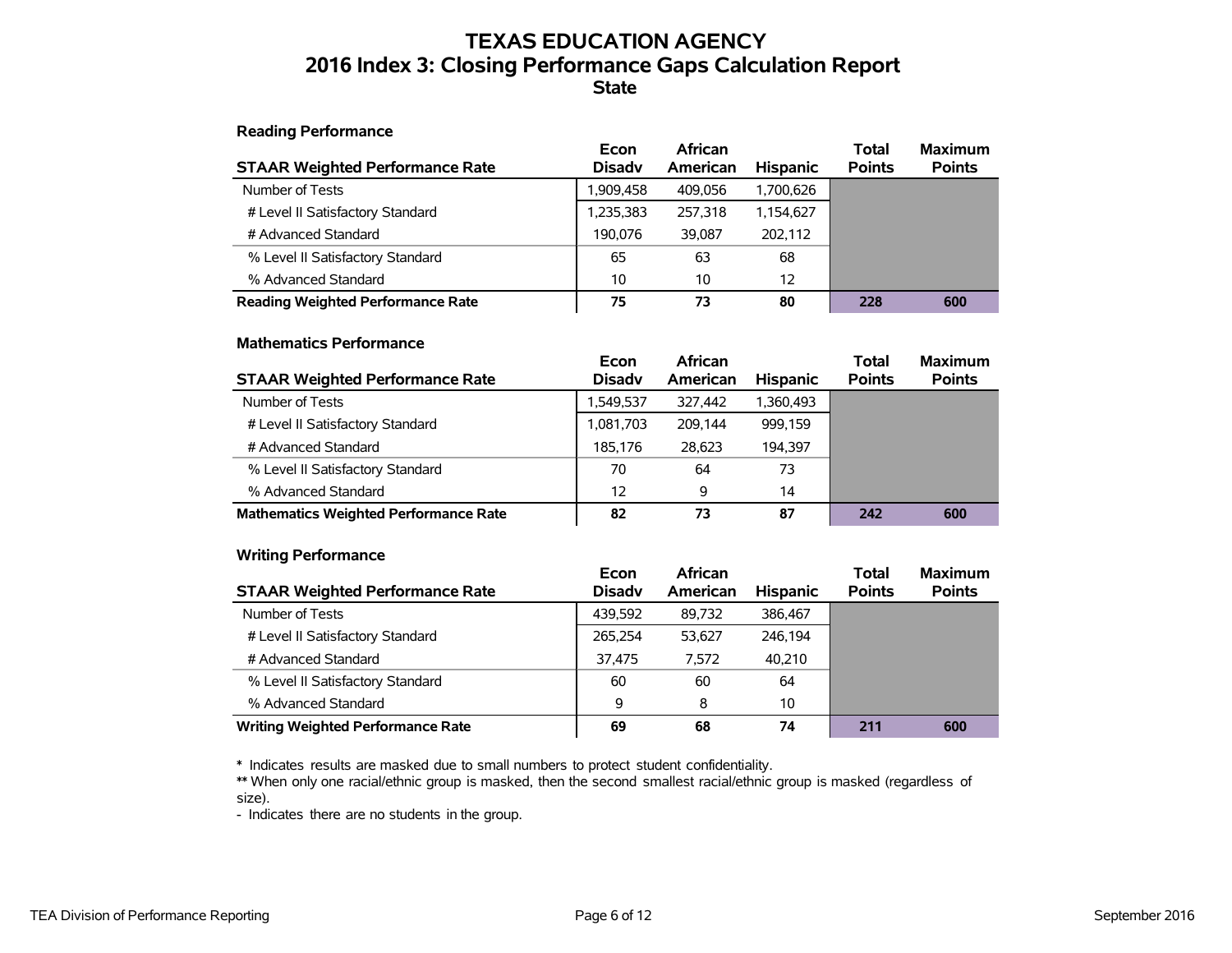## **TEXAS EDUCATION AGENCY 2016 Index 3: Closing Performance Gaps Calculation Report State**

### **Science Performance**

| <b>STAAR Weighted Performance Rate</b>   | Econ<br><b>Disady</b> | African<br>American | <b>Hispanic</b> | <b>Total</b><br><b>Points</b> | <b>Maximum</b><br><b>Points</b> |
|------------------------------------------|-----------------------|---------------------|-----------------|-------------------------------|---------------------------------|
| Number of Tests                          | 653.208               | 142.583             | 586.339         |                               |                                 |
| # Level II Satisfactory Standard         | 471,631               | 97.309              | 442.276         |                               |                                 |
| # Advanced Standard                      | 58.640                | 10.803              | 63,483          |                               |                                 |
| % Level II Satisfactory Standard         | 72                    | 68                  | 75              |                               |                                 |
| % Advanced Standard                      | 9                     | 8                   | 11              |                               |                                 |
| <b>Science Weighted Performance Rate</b> | 81                    | 76                  | 86              | 243                           | 600                             |

#### **Social Studies Performance**

| <b>STAAR Weighted Performance Rate</b>          | Econ<br><b>Disady</b> | <b>African</b><br>American | <b>Hispanic</b> | <b>Total</b><br><b>Points</b> | <b>Maximum</b><br><b>Points</b> |
|-------------------------------------------------|-----------------------|----------------------------|-----------------|-------------------------------|---------------------------------|
| Number of Tests                                 | 398.164               | 93.679                     | 371,961         |                               |                                 |
| # Level II Satisfactory Standard                | 276.989               | 65.404                     | 271,551         |                               |                                 |
| # Advanced Standard                             | 52.381                | 12.313                     | 58,200          |                               |                                 |
| % Level II Satisfactory Standard                | 70                    | 70                         | 73              |                               |                                 |
| % Advanced Standard                             | 13                    | 13                         | 16              |                               |                                 |
| <b>Social Studies Weighted Performance Rate</b> | 83                    | 83                         | 89              | 255                           | 600                             |

\* Indicates results are masked due to small numbers to protect student confidentiality.

\*\* When only one racial/ethnic group is masked, then the second smallest racial/ethnic group is masked (regardless of size).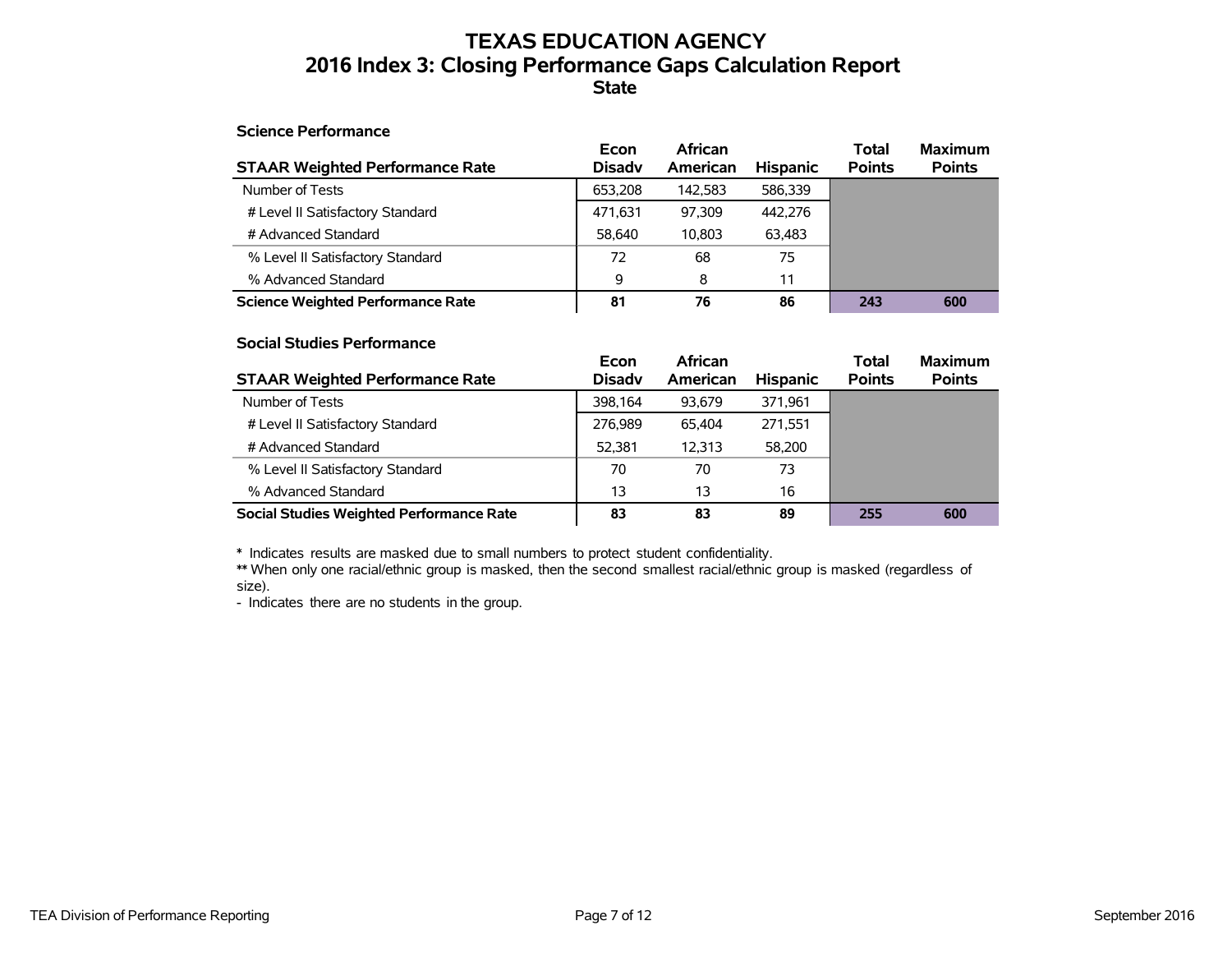# **TEXAS EDUCATION AGENCY 2016 Index 3: Closing Performance Gaps Data Table**

|                                                                                        | African<br>American | <b>Hispanic</b>    | White              | American<br>Indian | Asian            | <b>Pacific</b><br><b>Islander</b> | Two or<br><b>More</b><br>Races |                      |
|----------------------------------------------------------------------------------------|---------------------|--------------------|--------------------|--------------------|------------------|-----------------------------------|--------------------------------|----------------------|
| 2015 STAAR Performance - Used for Determining Lowest Performing Racial/Ethnic Group(s) |                     |                    |                    |                    |                  |                                   |                                |                      |
| <b>All Subjects</b><br>Percent of Tests                                                |                     |                    |                    |                    |                  |                                   |                                |                      |
| % Phase-in Satisfactory Standard                                                       | 68%                 | 72%                | 87%                | 77%                | 92%              | 80%                               | 85%                            |                      |
| Number of Tests                                                                        |                     |                    |                    |                    |                  |                                   |                                |                      |
| <b>Total Tests</b>                                                                     | 730,544             | 3,071,223          | 1,707,168          | 20,280             | 230,862          | 7,788                             | 108,627                        |                      |
| Reading                                                                                |                     |                    |                    |                    |                  |                                   |                                |                      |
| Number of Tests<br><b>Total Tests</b>                                                  | 379.197             | 1.595.367          | 864,310            | 10.377             | 116.395          | 3,970                             | 56,173                         |                      |
| <b>Mathematics</b>                                                                     |                     |                    |                    |                    |                  |                                   |                                |                      |
| Number of Tests<br><b>Total Tests</b>                                                  | 54.881              | 219,164            | 117,856            | 1.507              | 15,378           | 606                               | 7,093                          |                      |
|                                                                                        |                     |                    |                    |                    |                  |                                   |                                |                      |
|                                                                                        | African             |                    |                    | American           |                  | <b>Pacific</b>                    | Two or<br>More                 | Econ                 |
|                                                                                        | American            | <b>Hispanic</b>    | White              | Indian             | Asian            | <b>Islander</b>                   | Races                          | <b>Disadv</b>        |
| 2016 STAAR Performance                                                                 |                     |                    |                    |                    |                  |                                   |                                |                      |
| Reading<br>Percent of Tests                                                            |                     |                    |                    |                    |                  |                                   |                                |                      |
| % Level II Satisfactory Standard                                                       | 63%                 | 68%                | 84%                | 72%                | 91%              | 75%                               | 82%                            | 65%                  |
| % Advanced Standard                                                                    | 10%                 | 12%                | 26%                | 15%                | 44%              | 16%                               | 25%                            | 10%                  |
| Number of Tests<br># Level II Satisfactory Standard                                    | 257,318             | 1,154,627          | 758,863            | 7,927              | 113,213          | 3,164                             | 51,212                         | 1,235,383            |
| # Advanced Standard                                                                    | 39,087              | 202,112            | 236,019            | 1,673              | 54,629           | 693                               | 15,821                         | 190,076              |
| <b>Total Tests</b>                                                                     | 409.056             | 1,700,626          | 900,899            | 10,944             | 124,378          | 4,201                             | 62,691                         | 1,909,458            |
| <b>Mathematics</b><br>Percent of Tests                                                 |                     |                    |                    |                    |                  |                                   |                                |                      |
| % Level II Satisfactory Standard                                                       | 64%                 | 73%                | 86%                | 76%                | 95%              | 80%                               | 82%                            | 70%                  |
| % Advanced Standard                                                                    | 9%                  | 14%                | 27%                | 17%                | 57%              | 20%                               | 25%                            | 12%                  |
| Number of Tests                                                                        |                     |                    |                    |                    |                  |                                   |                                |                      |
| # Level II Satisfactory Standard<br># Advanced Standard                                | 209,144<br>28,623   | 999,159<br>194,397 | 621,544<br>193,177 | 6,602<br>1,508     | 90,993<br>54,582 | 2,695<br>681                      | 42,578<br>12,774               | 1,081,703<br>185,176 |
| <b>Total Tests</b>                                                                     | 327,442             | 1,360,493          | 726,783            | 8,702              | 95,738           | 3,371                             | 52,092                         | 1,549,537            |

\* Indicates results are masked due to small numbers to protect student confidentiality.

\*\* When only one racial/ethnic group is masked, then the second smallest racial/ethnic group is masked (regardless of size).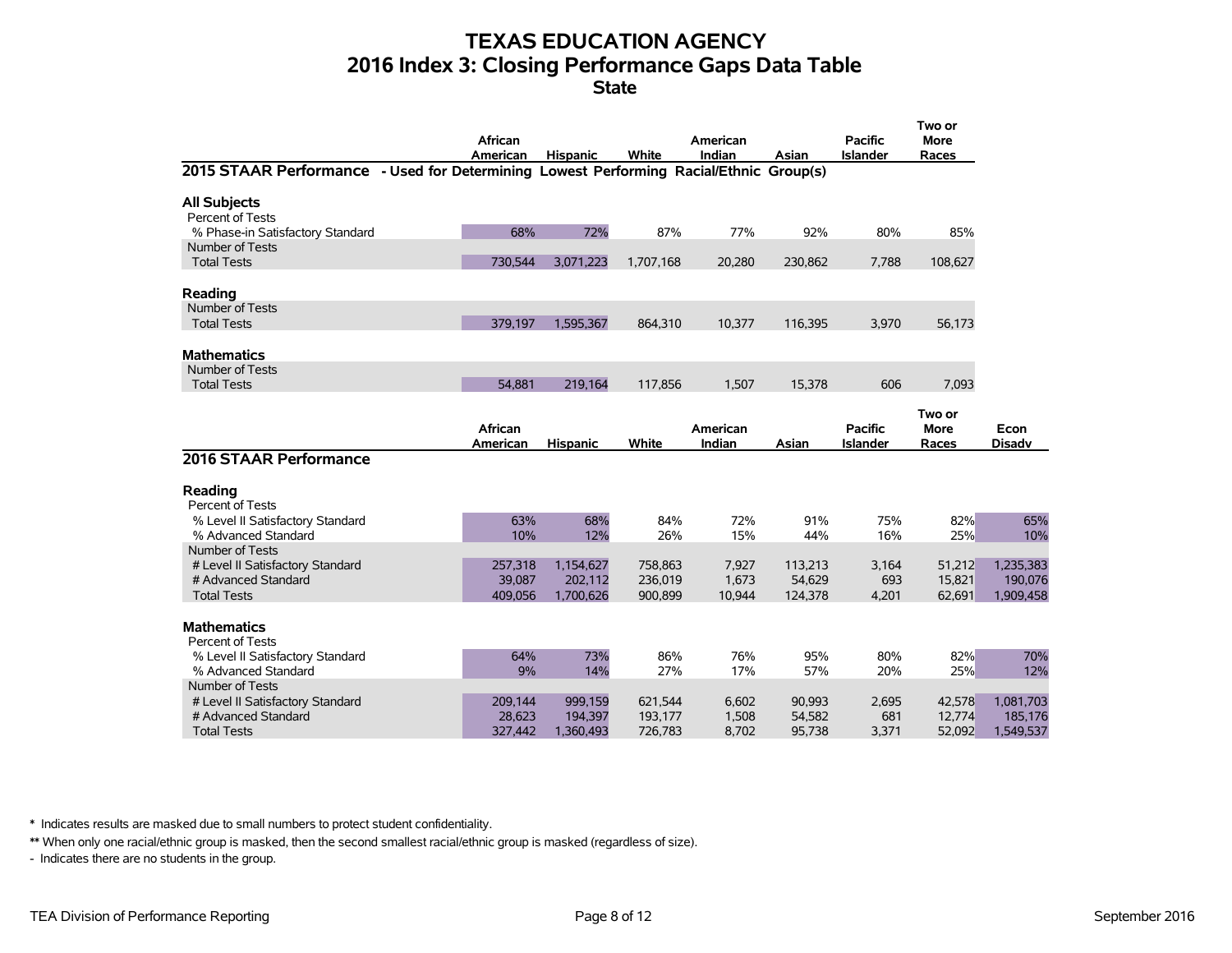# **TEXAS EDUCATION AGENCY 2016 Index 3: Closing Performance Gaps Data Table**

**State**

|                                                                                                  |                             |                              |                              |                       |                            |                                   | Two or                    |                              |
|--------------------------------------------------------------------------------------------------|-----------------------------|------------------------------|------------------------------|-----------------------|----------------------------|-----------------------------------|---------------------------|------------------------------|
|                                                                                                  | African<br>American         | <b>Hispanic</b>              | White                        | American<br>Indian    | Asian                      | <b>Pacific</b><br><b>Islander</b> | <b>More</b><br>Races      | Econ<br><b>Disadv</b>        |
| <b>2016 STAAR Performance</b>                                                                    |                             |                              |                              |                       |                            |                                   |                           |                              |
| Writing<br><b>Percent of Tests</b>                                                               |                             |                              |                              |                       |                            |                                   |                           |                              |
| % Level II Satisfactory Standard<br>% Advanced Standard                                          | 60%<br>8%                   | 64%<br>10%                   | 80%<br>21%                   | 67%<br>12%            | 90%<br>41%                 | 74%<br>16%                        | 77%<br>20%                | 60%<br>9%                    |
| Number of Tests<br># Level II Satisfactory Standard<br># Advanced Standard<br><b>Total Tests</b> | 53,627<br>7,572<br>89,732   | 246,194<br>40,210<br>386,467 | 168,589<br>44,237<br>211,067 | 1,682<br>311<br>2,514 | 27,282<br>12,287<br>30,242 | 713<br>157<br>962                 | 11,858<br>3,016<br>15,392 | 265,254<br>37,475<br>439,592 |
| <b>Science</b><br><b>Percent of Tests</b>                                                        |                             |                              |                              |                       |                            |                                   |                           |                              |
| % Level II Satisfactory Standard<br>% Advanced Standard<br>Number of Tests                       | 68%<br>8%                   | 75%<br>11%                   | 88%<br>25%                   | 80%<br>16%            | 95%<br>46%                 | 82%<br>17%                        | 85%<br>23%                | 72%<br>9%                    |
| # Level II Satisfactory Standard<br># Advanced Standard<br><b>Total Tests</b>                    | 97,309<br>10,803<br>142,583 | 442,276<br>63,483<br>586,339 | 289,122<br>83,105<br>328,729 | 3,121<br>616<br>3,891 | 42,608<br>20,516<br>44,991 | 1,237<br>251<br>1,509             | 18,526<br>5,069<br>21,824 | 471,631<br>58,640<br>653,208 |
| <b>Social Studies</b><br>Percent of Tests                                                        |                             |                              |                              |                       |                            |                                   |                           |                              |
| % Level II Satisfactory Standard<br>% Advanced Standard                                          | 70%<br>13%                  | 73%<br>16%                   | 86%<br>33%                   | 79%<br>22%            | 93%<br>51%                 | 82%<br>22%                        | 84%<br>31%                | 70%<br>13%                   |
| Number of Tests<br># Level II Satisfactory Standard<br># Advanced Standard                       | 65,404<br>12,313            | 271,551<br>58,200            | 189,742<br>71,955            | 2,033<br>575          | 26,691<br>14,596           | 805<br>214                        | 11,324<br>4,153           | 276,989<br>52,381            |
| <b>Total Tests</b>                                                                               | 93.679                      | 371,961                      | 221.180                      | 2,561                 | 28.628                     | 978                               | 13.523                    | 398,164                      |

\* Indicates results are masked due to small numbers to protect student confidentiality.

\*\* When only one racial/ethnic group is masked, then the second smallest racial/ethnic group is masked (regardless of size).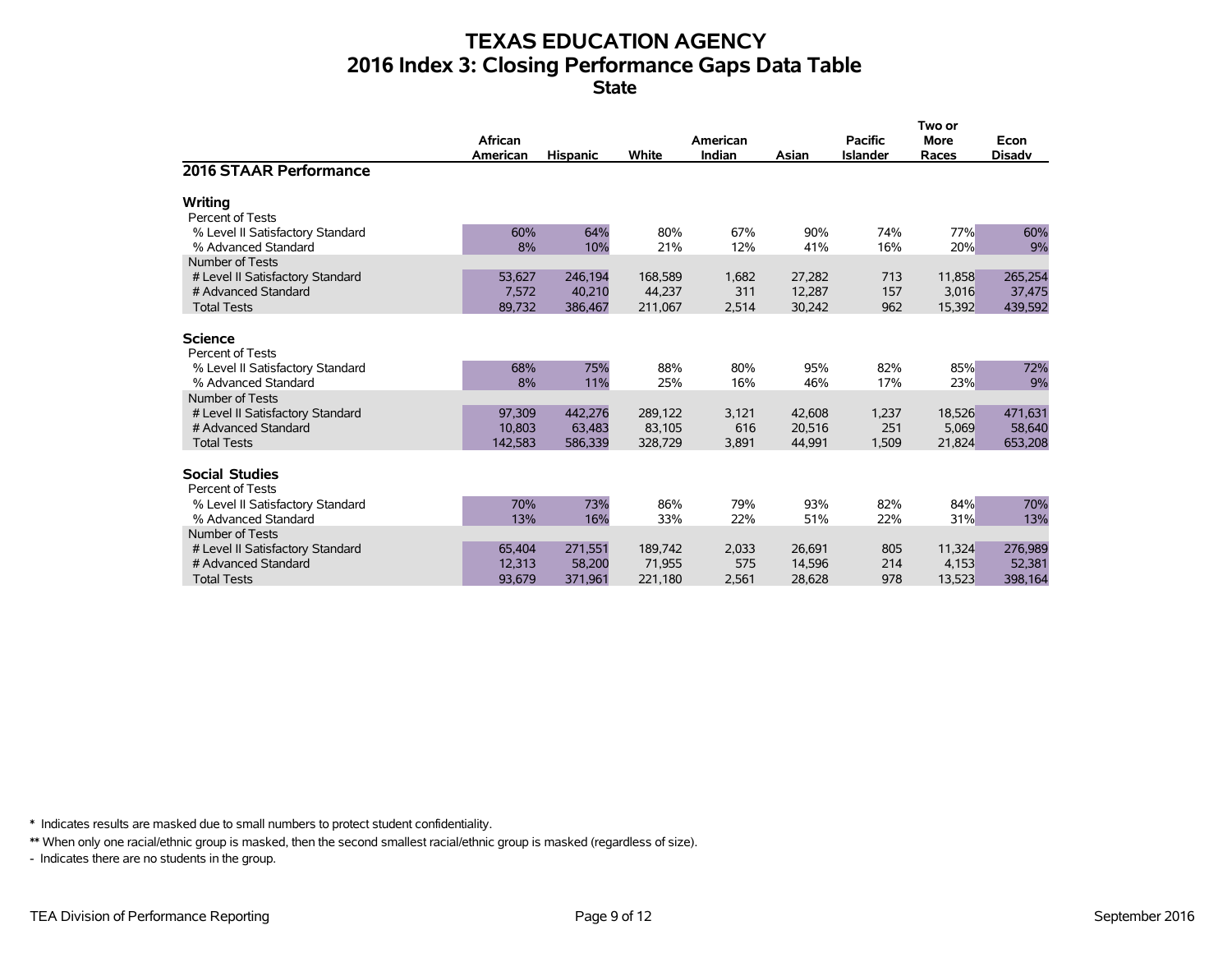# **TEXAS EDUCATION AGENCY 2016 Index 4: Postsecondary Readiness Calculation Report**

### **State**

| <b>Overall Performance</b>           | Score | Weight | Total<br><b>Points</b> |
|--------------------------------------|-------|--------|------------------------|
| <b>STAAR Postsecondary Readiness</b> | 49.6  | 25%    | 12.4                   |
| <b>Graduation Rate Component</b>     | 88.6  | 25%    | 22.2                   |
| Graduation Plan Component            | 85.9  | 25%    | 21.5                   |
| Postsecondary Component              | 74.9  | 25%    | 18.7                   |
| <b>Index 4 Score</b>                 |       |        | 75                     |

|                                                               |                        |                     |                 |       |                           |       |                                   | Two or        |                      |            |                               |                      |
|---------------------------------------------------------------|------------------------|---------------------|-----------------|-------|---------------------------|-------|-----------------------------------|---------------|----------------------|------------|-------------------------------|----------------------|
| <b>Indicator</b>                                              | All<br><b>Students</b> | African<br>American | <b>Hispanic</b> | White | American<br><b>Indian</b> | Asian | <b>Pacific</b><br><b>Islander</b> | More<br>Races | <b>Special</b><br>Ed | <b>ELL</b> | <b>Total</b><br><b>Points</b> | Max<br><b>Points</b> |
| <b>STAAR Postsecondary Readiness Standard</b>                 |                        |                     |                 |       |                           |       |                                   |               |                      |            |                               |                      |
| <b>STAAR Postsecondary Readiness</b>                          | 45%                    | 30%                 | 37%             | 59%   | 45%                       | 80%   | 47%                               | 54%           |                      |            | 397.0                         | 800                  |
| <b>STAAR Postsecondary Readiness</b><br><b>Standard Score</b> |                        |                     |                 |       |                           |       |                                   |               |                      |            |                               | 49.6                 |
| <b>Graduation Rate Component</b>                              |                        |                     |                 |       |                           |       |                                   |               |                      |            |                               |                      |
| 5-year Graduation Rate                                        | 90.4%                  | 86.8%               | 88.3%           | 94.3% | 89.3%                     | 95.9% | 89.6%                             | 92.9%         | 81.6%                | 76.7%      | 885.8                         | 1000                 |
| 5-year Graduation Rate Score                                  |                        |                     |                 |       |                           |       |                                   |               |                      |            |                               | 88.6                 |
| <b>Graduation Plan Component</b>                              |                        |                     |                 |       |                           |       |                                   |               |                      |            |                               |                      |
| Longitudinal RHSP/DAP Rate                                    | 86.1%                  | 80.4%               | 86.5%           | 86.6% | 81.8%                     | 95.2% | 84.4%                             | 86.5%         |                      |            | 687.5                         | 800                  |
| <b>Graduation Plan Score</b>                                  |                        |                     |                 |       |                           |       |                                   |               |                      |            |                               | 85.9                 |
| Postsecondary Component                                       |                        |                     |                 |       |                           |       |                                   |               |                      |            |                               |                      |
| College and Career Readiness                                  | 74.5%                  | 62.9%               | 71.8%           | 80.7% | 73.3%                     | 89.5% | 70.4%                             | 76.4%         |                      |            | 599.5                         | 800                  |
| Postsecondary Component Score                                 |                        |                     |                 |       |                           |       |                                   |               |                      |            |                               | 74.9                 |

For more information on Index 4 calculations (annual dropout rate conversions or AEA bonus point calculations) see the 2016 Accountability Manual. Blank cells above represent student group indicators that do not meet the minimum size criteria.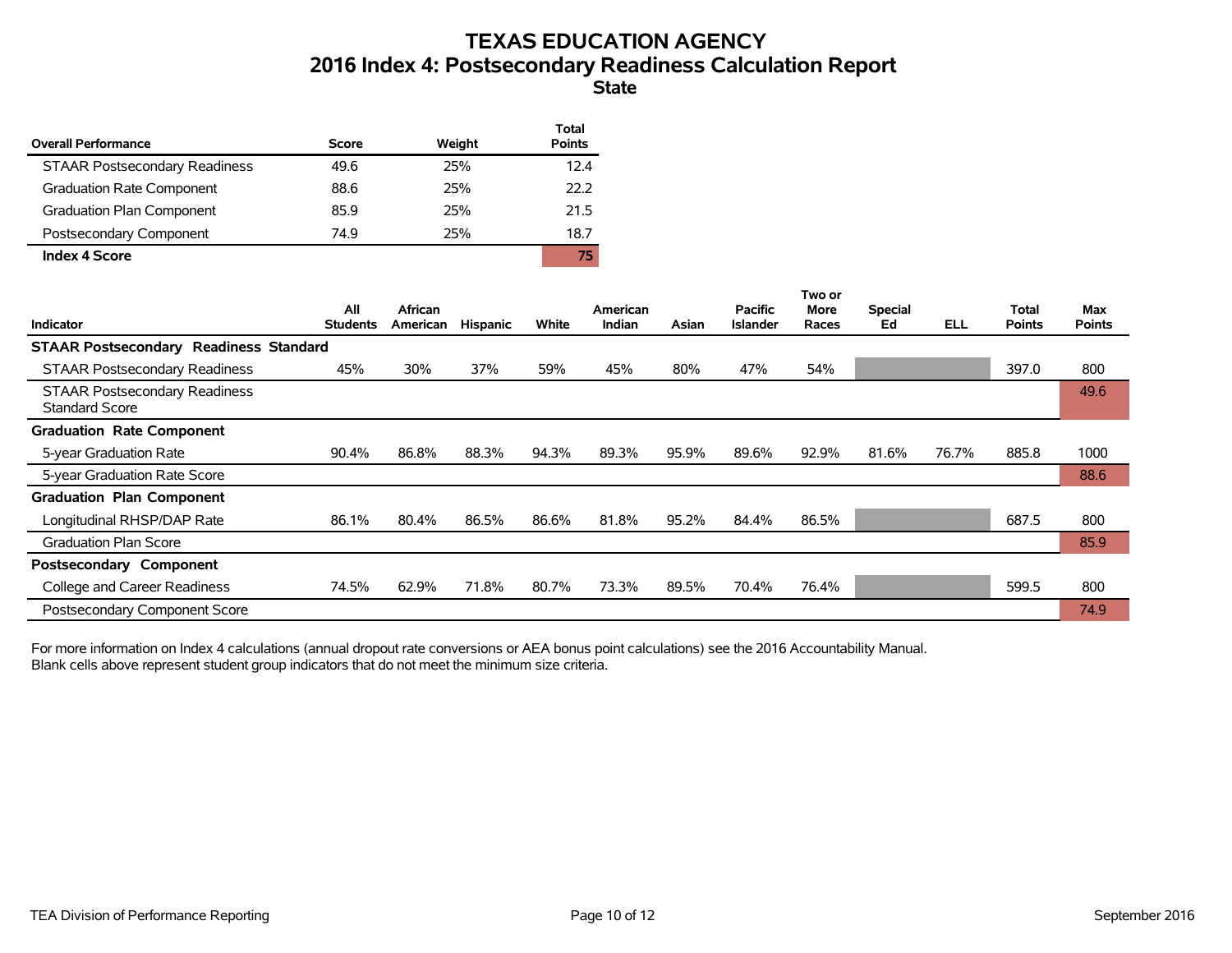# **TEXAS EDUCATION AGENCY 2016 Index 4: Postsecondary Readiness Data Table**

**State**

|                                                                | All              | African         |                  |                 | American       |                 | <b>Pacific</b>  | Two or            | <b>Special</b> |            |
|----------------------------------------------------------------|------------------|-----------------|------------------|-----------------|----------------|-----------------|-----------------|-------------------|----------------|------------|
|                                                                | <b>Students</b>  | American        | <b>Hispanic</b>  | White           | Indian         | Asian           | <b>Islander</b> | <b>More Races</b> | Ed             | <b>ELL</b> |
| 2016 STAAR Postsecondary Readiness                             |                  |                 |                  |                 |                |                 |                 |                   |                |            |
| % Meeting Postsecondary Readiness Standard                     | 45%              | 30%             | 37%              | 59%             | 45%            | 80%             | 47%             | 54%               | n/a            | n/a        |
| # Meeting Postsecondary Readiness Standard                     | 1,403,639        | 118,070         | 587.880          | 555,237         | 4.770          | 100.497         | 1,969           | 34,934            | n/a            | n/a        |
| <b>Total Students Tested</b>                                   | 3,143,031        | 395.897         | 1.592.127        | 948,678         | 10,694         | 126.039         | 4.149           | 64.991            | n/a            | n/a        |
|                                                                |                  |                 |                  |                 |                |                 |                 |                   |                |            |
| 4-Year Graduation Rate (Gr 9-12): Class of 2015<br>% Graduated | 89.0%            | 85.2%           | 86.5%            | 93.4%           | 86.3%          | 95.4%           | 88.7%           | 92.1%             | 78.2%          | 73.3%      |
| # Graduated                                                    | 302.262          | 37.951          | 142,404          | 102.000         | 1.283          | 12,822          | 480             | 5,322             | 22,703         | 17.962     |
| Total in Class                                                 | 339.626          | 44.533          | 164,646          | 109,200         | 1,486          | 13.444          | 541             | 5,776             | 29,045         | 24,513     |
|                                                                |                  |                 |                  |                 |                |                 |                 |                   |                |            |
| 5-Year Extended Graduation Rate (Gr 9-12): Class of 2014       |                  |                 |                  |                 |                |                 |                 |                   |                |            |
| % Graduated                                                    | 90.4%            | 86.8%           | 88.3%            | 94.3%           | 89.3%          | 95.9%           | 89.6%           | 92.9%             | 81.6%          | 76.7%      |
| # Graduated                                                    | 300.454          | 37,760          | 140.341          | 102.992         | 1,271          | 12,425          | 388             | 5,277             | 24.462         | 19,225     |
| <b>Total in Class</b>                                          | 332,187          | 43,491          | 158,985          | 109,224         | 1,423          | 12,950          | 433             | 5,681             | 29,988         | 25,066     |
| Annual Dropout Rate (Gr 9-12): SY 2014-15                      |                  |                 |                  |                 |                |                 |                 |                   |                |            |
| % Dropped Out                                                  | 2.1%             | 3.0%            | 2.5%             | 1.1%            | 2.8%           | 0.8%            | 2.1%            | 1.5%              | 2.9%           | 4.5%       |
| # Dropped Out                                                  | 30.853           | 5,828           | 18.724           | 5,228           | 174            | 457             | 45              | 397               | 3.845          | 5,040      |
| # of Students                                                  | 1,495,294        | 193.774         | 742.506          | 466,430         | 6,279          | 57,939          | 2,156           | 26,210            | 133.240        | 111,538    |
|                                                                |                  |                 |                  |                 |                |                 |                 |                   |                |            |
| Longitudinal RHSP/DAP Graduates: Class of 2015                 |                  |                 |                  |                 |                |                 |                 |                   |                |            |
| % RHSP/DAP Graduates<br># RHSP/DAP Graduates                   | 86.1%<br>248,002 | 80.4%<br>29.232 | 86.5%<br>116.919 | 86.6%<br>84.082 | 81.8%<br>1.006 | 95.2%<br>11.945 | 84.4%<br>395    | 86.5%<br>4.423    | n/a<br>n/a     | n/a        |
| # of Graduates                                                 | 287.947          | 36,365          | 135.121          | 97,096          | 1,230          | 12,552          | 468             | 5,115             | n/a            | n/a<br>n/a |
|                                                                |                  |                 |                  |                 |                |                 |                 |                   |                |            |
| Longitudinal RHSP/DAP/FHSP-E/FHSP-DLA Graduates: Class of 2015 |                  |                 |                  |                 |                |                 |                 |                   |                |            |
| % RHSP/DAP/FHSP-E/FHSP-DLA Graduates                           | 84.1%            | 78.1%           | 84.0%            | 85.1%           | 80.5%          | 94.2%           | 83.3%           | 84.6%             | n/a            | n/a        |
| # RHSP/DAP/FHSP-E/FHSP-DLA Graduates                           | 254,000          | 29,628          | 119.597          | 86.772          | 1,029          | 12.073          | 400             | 4,501             | n/a            | n/a        |
| # of Graduates                                                 | 302,136          | 37,933          | 142,351          | 101,961         | 1,279          | 12,814          | 480             | 5,318             | n/a            | n/a        |

\* Indicates results are masked due to small numbers to protect student confidentiality.

\*\* When only one ethnic/race group is masked, then the second smallest ethnic/race group is masked (regardless of size).

- Indicates there are no students in the group.

n/a Indicates the student group is not applicable to Index 4.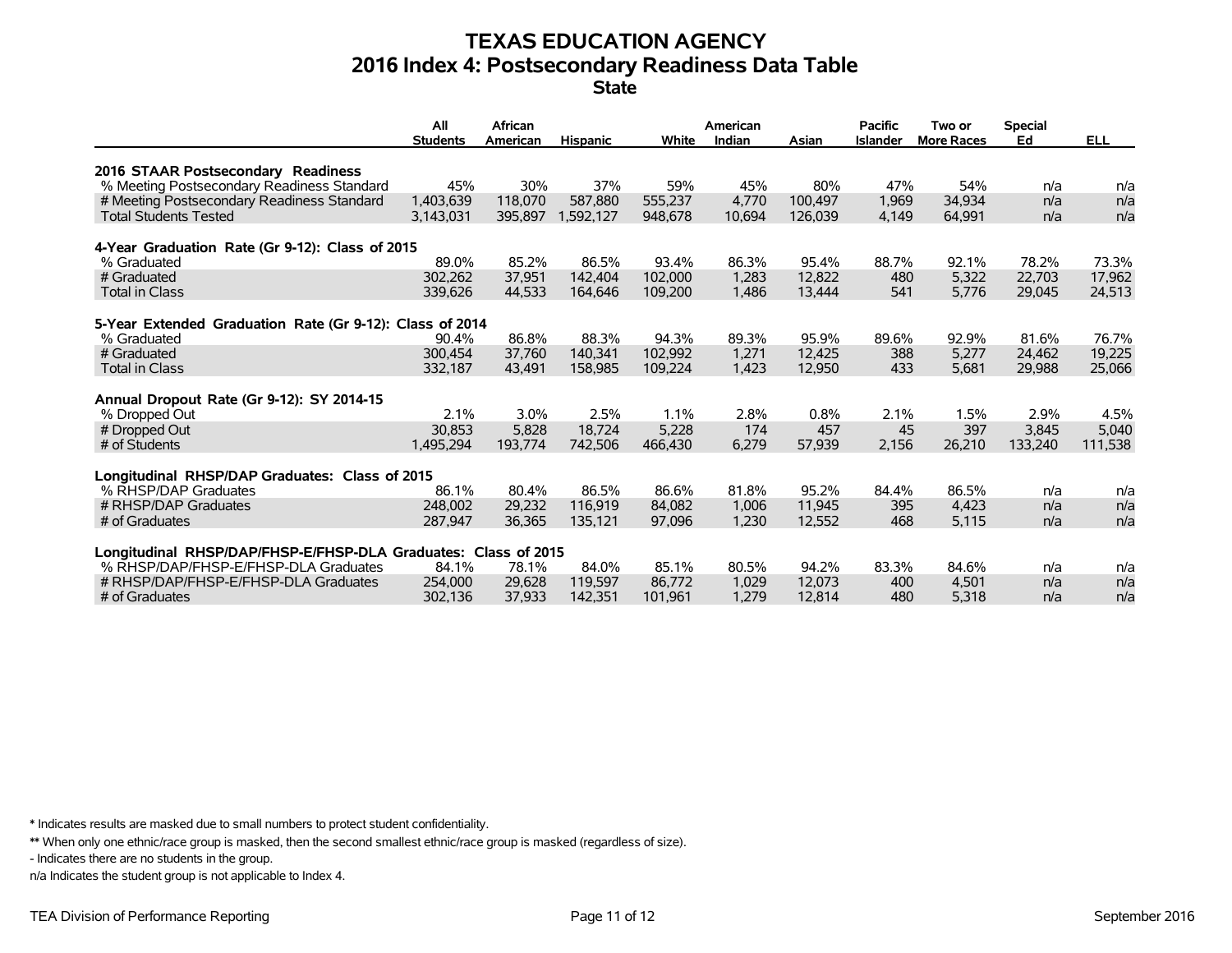## **TEXAS EDUCATION AGENCY 2016 Index 4: Postsecondary Readiness Data Table State**

|                                                                                                                                              | All<br><b>Students</b>                    | <b>African</b><br>American | <b>Hispanic</b>             | White                      | American<br>Indian      | Asian                     | <b>Pacific</b><br>Islander | Two or<br><b>More Races</b> | <b>Special</b><br>Ed | ELL               |
|----------------------------------------------------------------------------------------------------------------------------------------------|-------------------------------------------|----------------------------|-----------------------------|----------------------------|-------------------------|---------------------------|----------------------------|-----------------------------|----------------------|-------------------|
| Annual RHSP/DAP Graduates: SY 2014-15                                                                                                        |                                           |                            |                             |                            |                         |                           |                            |                             |                      |                   |
| % RHSP/DAP Graduates                                                                                                                         | 84.3%                                     | 78.2%                      | 84.5%                       | 85.2%                      | 80.0%                   | 94.2%                     | 84.2%                      | 85.2%                       | n/a                  | n/a               |
| # RHSP/DAP Graduates                                                                                                                         | 251.524                                   | 29,687                     | 119.303                     | 84.584                     | 1.027                   | 12.067                    | 399                        | 4,457                       | n/a                  | n/a               |
| # of Graduates                                                                                                                               | 298.247                                   | 37.976                     | 141.234                     | 99,241                     | 1,284                   | 12,806                    | 474                        | 5,232                       | n/a                  | n/a               |
| Annual RHSP/DAP/FHSP-E/FHSP-DLA Graduates:<br>% RHSP/DAP/FHSP-E/FHSP-DLA Graduates<br># RHSP/DAP/FHSP-E/FHSP-DLA Graduates<br># of Graduates | SY 2014-15<br>82.2%<br>257.692<br>313.397 | 75.8%<br>30,100<br>39,692  | 81.9%<br>122.056<br>148.966 | 83.7%<br>87.343<br>104.377 | 78.7%<br>1,050<br>1,335 | 93.2%<br>12.201<br>13,090 | 83.1%<br>404<br>486        | 83.3%<br>4,538<br>5,451     | n/a<br>n/a<br>n/a    | n/a<br>n/a<br>n/a |
| College and Career Readiness: SY 2014-15<br>% College and Career Ready Graduates<br># College and Career Ready Graduates<br># of Graduates   | 74.5%<br>233.383<br>313.397               | 62.9%<br>24,960<br>39,692  | 71.8%<br>107.030<br>148.966 | 80.7%<br>84.188<br>104.377 | 73.3%<br>979<br>1,335   | 89.5%<br>11.719<br>13.090 | 70.4%<br>342<br>486        | 76.4%<br>4.165<br>5,451     | n/a<br>n/a<br>n/a    | n/a<br>n/a<br>n/a |

\* Indicates results are masked due to small numbers to protect student confidentiality.

\*\* When only one ethnic/race group is masked, then the second smallest ethnic/race group is masked (regardless of size).

- Indicates there are no students in the group.

n/a Indicates the student group is not applicable to Index 4.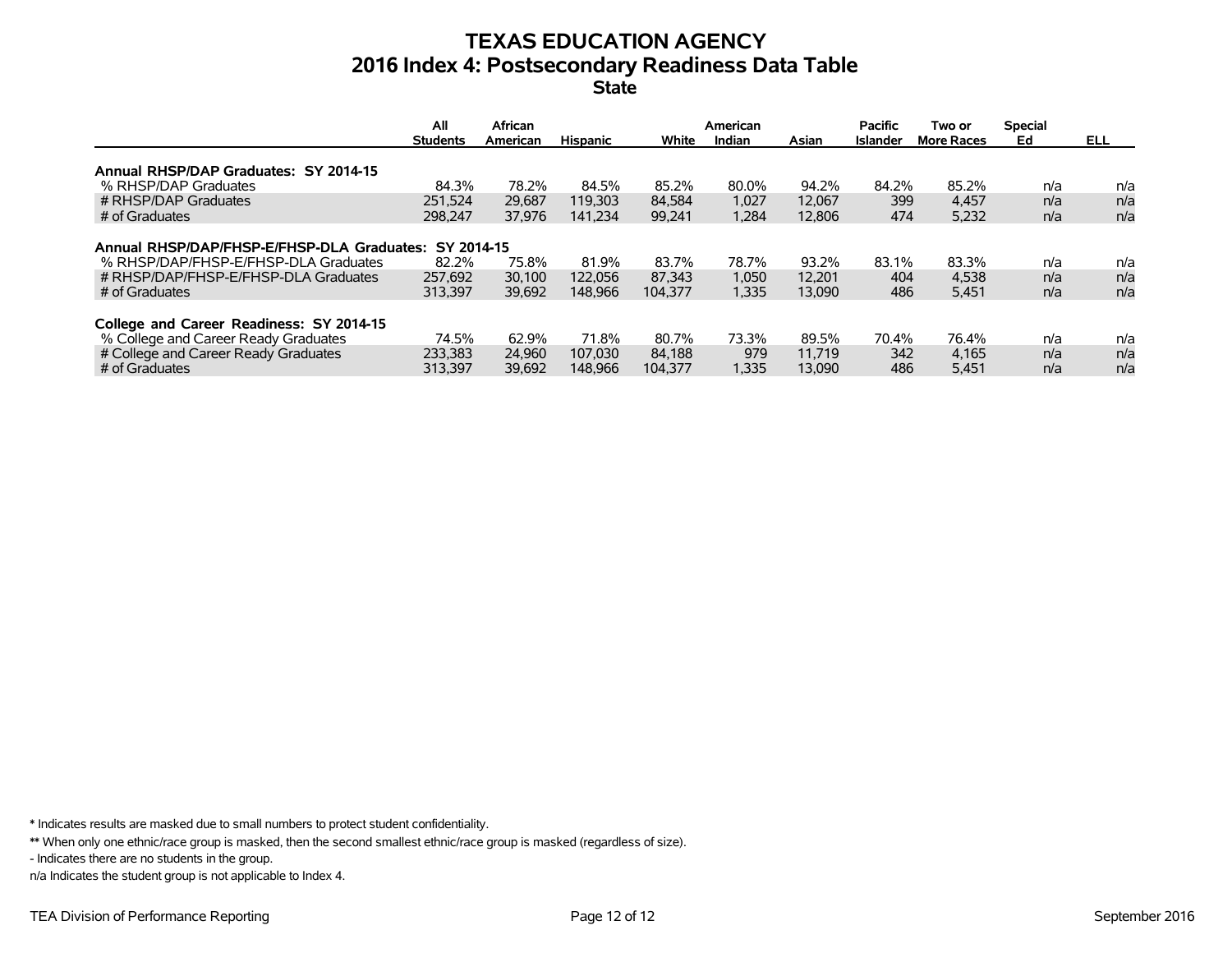### **TEXAS EDUCATION AGENCY 2016 System Safeguards - Status Report State**

|                                                                    | All          | African<br>Students American Hispanic |              | White | American<br>Indian | Asian | <b>Pacific</b><br>Islander | Two or<br><b>More</b><br>Races | Econ<br><b>Disadv</b> | Special<br>Ed | <b>ELL</b><br>(Current &<br>Monitored) | $ELL +$      | <b>Total</b><br>Met | <b>Total</b><br>Eligible | Percent of<br>Eligible<br><b>Measures Met</b> |
|--------------------------------------------------------------------|--------------|---------------------------------------|--------------|-------|--------------------|-------|----------------------------|--------------------------------|-----------------------|---------------|----------------------------------------|--------------|---------------------|--------------------------|-----------------------------------------------|
| <b>Performance Status - State</b>                                  |              |                                       |              |       |                    |       |                            |                                |                       |               |                                        |              |                     |                          |                                               |
| <b>State Target</b>                                                | 60%          | 60%                                   | 60%          | 60%   | 60%                | 60%   | 60%                        | 60%                            | 60%                   | 60%           | 60%                                    |              |                     |                          |                                               |
| Reading                                                            | Y            | Y                                     | Y            | Y     | Y                  | Y     | Y                          | Y                              | Y                     | N             | N                                      |              | 9                   | 11                       | 82                                            |
| Mathematics                                                        | Y            | Y                                     | Y            | Y     | Y                  | Y     | Y                          | Y                              | Y                     | N             | Υ                                      |              | 10                  | 11                       | 91                                            |
| Writing                                                            | Y            | Y                                     | Y            | Y     | Y                  | Y     | Y                          | Y                              | Y                     | N             | ${\sf N}$                              |              | 9                   | 11                       | 82                                            |
| Science                                                            | Y            | Y                                     | Y            | Y     | Y                  | Y     | Y                          | Y                              | Y                     | N             | Y                                      |              | 10 <sup>10</sup>    | 11                       | 91                                            |
| <b>Social Studies</b>                                              | Y            | Y                                     | Y            | Y     | Υ                  | Y     | Y                          | Y                              | Y                     | N             | N                                      |              | 9                   | 11                       | 82                                            |
| <b>Total</b>                                                       |              |                                       |              |       |                    |       |                            |                                |                       |               |                                        |              | 47                  | 55                       | 85                                            |
| <b>Performance Status - Federal</b>                                |              |                                       |              |       |                    |       |                            |                                |                       |               |                                        |              |                     |                          |                                               |
| <b>Federal Target</b>                                              | 87%          | 87%                                   | 87%          | 87%   |                    |       |                            |                                | 87%                   | 87%           | 87%                                    |              |                     |                          |                                               |
| Reading                                                            | ${\sf N}$    | ${\sf N}$                             | N            | N     | n/a                | n/a   | n/a                        | n/a                            | ${\sf N}$             | ${\sf N}$     | ${\sf N}$                              | n/a          |                     |                          |                                               |
| <b>Mathematics</b>                                                 | $\mathsf{N}$ | $\mathsf{N}$                          | N            | N     | n/a                | n/a   | n/a                        | n/a                            | $\mathsf{N}$          | $\mathsf{N}$  | $\mathsf{N}$                           | n/a          |                     |                          |                                               |
| <b>Participation Status</b>                                        |              |                                       |              |       |                    |       |                            |                                |                       |               |                                        |              |                     |                          |                                               |
| Target                                                             | 95%          | 95%                                   | 95%          | 95%   | 95%                | 95%   | 95%                        | 95%                            | 95%                   | 95%           |                                        | 95%          |                     |                          |                                               |
| Reading                                                            | Υ            | Y                                     | Υ            | Y     | Υ                  | Y     | Y                          | Υ                              | Υ                     | Υ             |                                        | Υ            | 11                  | 11                       | 100                                           |
| Mathematics                                                        | Y            | Y                                     | Y            | Y     | Y                  | Y     | Y                          | Y                              | Y                     | Y             |                                        | Y            | 11                  | 11                       | 100                                           |
| <b>Total</b>                                                       |              |                                       |              |       |                    |       |                            |                                |                       |               |                                        |              | 22                  | 22                       | 100                                           |
| <b>Federal Graduation Status (Target: See Reason Codes)</b>        |              |                                       |              |       |                    |       |                            |                                |                       |               |                                        |              |                     |                          |                                               |
| <b>Graduation Target Met</b>                                       | Υ            | Y                                     | Y            | Υ     | ${\sf N}$          | Υ     | Y                          | Υ                              | $\mathsf{N}$          | ${\sf N}$     |                                        | $\mathsf{N}$ | $\overline{7}$      | 11                       | 64                                            |
| Reason Code ***                                                    | b            | $\mathsf{C}$                          | $\mathsf{C}$ | a     |                    | a     | b                          | a                              |                       |               |                                        |              |                     |                          |                                               |
| <b>Total</b>                                                       |              |                                       |              |       |                    |       |                            |                                |                       |               |                                        |              | $\overline{7}$      | 11                       | 64                                            |
| District: Met Federal Limits on Alternative Assessments<br>Reading |              |                                       |              |       |                    |       |                            |                                |                       |               |                                        |              |                     |                          |                                               |
| Alternate 1%                                                       | Y            |                                       |              |       |                    |       |                            |                                |                       |               |                                        |              |                     |                          |                                               |
| <b>Number Proficient</b>                                           | 31135        |                                       |              |       |                    |       |                            |                                |                       |               |                                        |              |                     |                          |                                               |
| <b>Total Federal Cap Limit</b>                                     | 35053        |                                       |              |       |                    |       |                            |                                |                       |               |                                        |              |                     |                          |                                               |
| Mathematics                                                        |              |                                       |              |       |                    |       |                            |                                |                       |               |                                        |              |                     |                          |                                               |
| Alternate 1%                                                       | N            |                                       |              |       |                    |       |                            |                                |                       |               |                                        |              |                     |                          |                                               |
| Number Proficient                                                  | 28735        |                                       |              |       |                    |       |                            |                                |                       |               |                                        |              |                     |                          |                                               |
| <b>Total Federal Cap Limit</b>                                     | 28172        |                                       |              |       |                    |       |                            |                                |                       |               |                                        |              |                     |                          |                                               |
| <b>Total</b>                                                       |              |                                       |              |       |                    |       |                            |                                |                       |               |                                        |              | 0                   | $\mathbf{1}$             | $\mathbf 0$                                   |
| <b>Overall Total</b>                                               |              |                                       |              |       |                    |       |                            |                                |                       |               |                                        |              | 76                  | 89                       | 85                                            |

+ Participation uses ELL (Current), Graduation uses ELL (Ever HS)

\*\*\* Federal Graduation Rate Reason Codes:

 $a =$  Graduation Rate Goal of 90% c = Safe Harbor Target of a 10% decrease in difference from the prior year rate and the Goal b = Four-year Graduation Rate Target of 90%  $b =$  Four-year Graduation Rate Target of 88%

Blank cells above represent student group indicators that do not meet the minimum size criteria.

n/a Indicates the student group is not applicable to System Safeguards.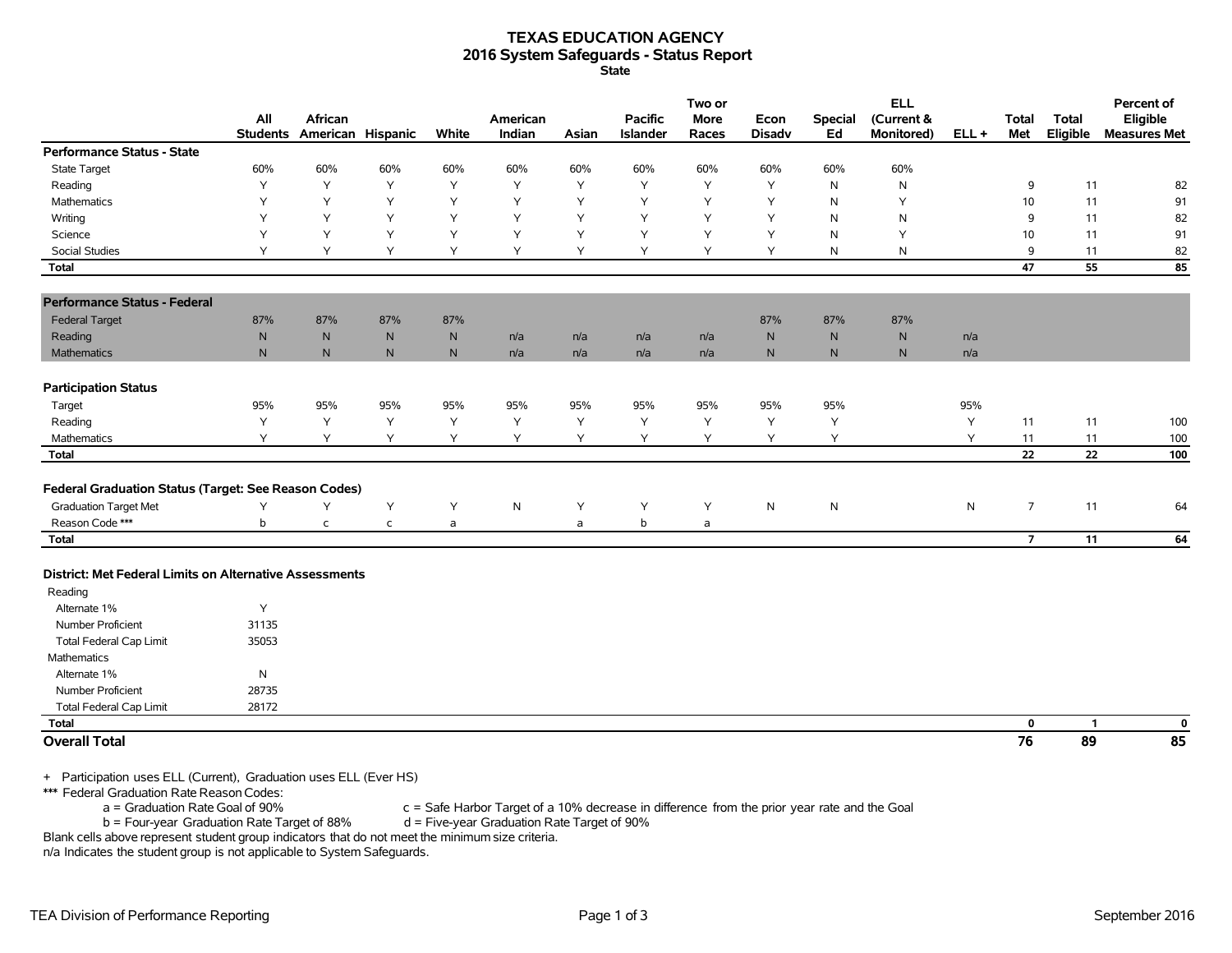#### **TEXAS EDUCATION AGENCY 2016 System Safeguards - Performance and Participation Data Table State**

|                                     |                 |                   |           |         |          |         |                 | Two or |               |                | <b>ELL</b>        |            |
|-------------------------------------|-----------------|-------------------|-----------|---------|----------|---------|-----------------|--------|---------------|----------------|-------------------|------------|
|                                     | All             | African           |           |         | American |         | <b>Pacific</b>  | More   | Econ          | <b>Special</b> | (Current &        | <b>ELL</b> |
|                                     | <b>Students</b> | American Hispanic |           | White   | Indian   | Asian   | <b>Islander</b> | Races  | <b>Disady</b> | Ed             | <b>Monitored)</b> | (Current)  |
| <b>Performance Rates</b>            |                 |                   |           |         |          |         |                 |        |               |                |                   |            |
| Reading                             |                 |                   |           |         |          |         |                 |        |               |                |                   |            |
| # at Level II Satisfactory Standard | 2,351,353       | 257,463           | 1,158,284 | 759,063 | 7,964    | 113,789 | 3,176           | 51,232 | 1,238,881     | 110,044        | 380,707           | n/a        |
| <b>Total Tests</b>                  | 3,225,381       | 409,402           | 1,710,591 | 901,332 | 11,078   | 125,562 | 4,234           | 62,717 | 1,918,815     | 312,005        | 660,071           | 535,265    |
| % at Level II Satisfactory Standard | 73%             | 63%               | 68%       | 84%     | 72%      | 91%     | 75%             | 82%    | 65%           | 35%            | 58%               | n/a        |
| <b>Mathematics</b>                  |                 |                   |           |         |          |         |                 |        |               |                |                   |            |
| # at Level II Satisfactory Standard | 1,983,384       | 209,414           | 1,007,247 | 622,157 | 6,671    | 92,275  | 2,714           | 42,618 | 1,089,918     | 110,953        | 400,546           | n/a        |
| <b>Total Tests</b>                  | 2,595,020       | 328,072           | 1,376,703 | 727,833 | 8,837    | 97,653  | 3,416           | 52,163 | 1,565,841     | 259,272        | 576,442           | 464,170    |
| % at Level II Satisfactory Standard | 76%             | 64%               | 73%       | 85%     | 75%      | 94%     | 79%             | 82%    | 70%           | 43%            | 69%               | n/a        |
| Writing                             |                 |                   |           |         |          |         |                 |        |               |                |                   |            |
| # at Level II Satisfactory Standard | 509,998         | 53,627            | 246,194   | 168,589 | 1,682    | 27,282  | 713             | 11,858 | 265,254       | 20,971         | 96,701            | n/a        |
| <b>Total Tests</b>                  | 736,454         | 89,732            | 386,467   | 211,067 | 2,514    | 30,242  | 962             | 15,392 | 439,592       | 65,403         | 171,674           | 136,459    |
| % at Level II Satisfactory Standard | 69%             | 60%               | 64%       | 80%     | 67%      | 90%     | 74%             | 77%    | 60%           | 32%            | 56%               | n/a        |
| <b>Science</b>                      |                 |                   |           |         |          |         |                 |        |               |                |                   |            |
| # at Level II Satisfactory Standard | 900,756         | 97,475            | 447,476   | 289,415 | 3,167    | 43,278  | 1,246           | 18,538 | 476,654       | 48,934         | 134,259           | n/a        |
| <b>Total Tests</b>                  | 1,142,169       | 142.892           | 596,456   | 329,244 | 3,984    | 46,030  | 1,530           | 21,854 | 662,939       | 110,843        | 206,716           | 160,010    |
| % at Level II Satisfactory Standard | 79%             | 68%               | 75%       | 88%     | 79%      | 94%     | 81%             | 85%    | 72%           | 44%            | 65%               | n/a        |
| <b>Social Studies</b>               |                 |                   |           |         |          |         |                 |        |               |                |                   |            |
| # at Level II Satisfactory Standard | 572,288         | 65,544            | 275,279   | 189,949 | 2,069    | 27,232  | 815             | 11,335 | 280,602       | 27,611         | 44,934            | n/a        |
| <b>Total Tests</b>                  | 741,212         | 93,903            | 379,073   | 221,551 | 2,617    | 29,447  | 1.001           | 13,545 | 405,044       | 65,551         | 86,261            | 67,290     |
| % at Level II Satisfactory Standard | 77%             | 70%               | 73%       | 86%     | 79%      | 92%     | 81%             | 84%    | 69%           | 42%            | 52%               | n/a        |
|                                     |                 |                   |           |         |          |         |                 |        |               |                |                   |            |
| <b>Participation Rates</b>          |                 |                   |           |         |          |         |                 |        |               |                |                   |            |
| Reading: 2015-2016 Assessments      |                 |                   |           |         |          |         |                 |        |               |                |                   |            |
| <b>Number Participating</b>         | 3,424,931       | 441,227           | 1,819,598 | 942,581 | 12,021   | 135,580 | 4,625           | 66,493 | 2,046,629     | 332,973        | n/a               | 610,770    |
| <b>Total Students</b>               | 3,446,868       | 445,378           | 1,830,668 | 948,279 | 12,124   | 135,862 | 4,661           | 66,896 | 2,060,779     | 336,473        | n/a               | 612,928    |
| Participation Rate                  | 99%             | 99%               | 99%       | 99%     | 99%      | 100%    | 99%             | 99%    | 99%           | 99%            | n/a               | 100%       |
| Mathematics: 2015-2016 Assessments  |                 |                   |           |         |          |         |                 |        |               |                |                   |            |
| Number Participating                | 2,747,335       | 354,425           | 1,454,809 | 762,614 | 9,615    | 104,846 | 3,724           | 55,501 | 1,662,547     | 275,348        | n/a               | 512,618    |
| <b>Total Students</b>               | 2,760,448       | 356,831           | 1,461,481 | 766,025 | 9,675    | 105,079 | 3,747           | 55,735 | 1,671,226     | 277,499        | n/a               | 514,828    |
| <b>Participation Rate</b>           | 100%            | 99%               | 100%      | 100%    | 99%      | 100%    | 99%             | 100%   | 99%           | 99%            | n/a               | 100%       |

\* Indicates results are masked due to smallnumbers to protect student confidentiality.

\*\* When only one racial/ethnic group is masked, then the second smallest racial/ethnic group is masked (regardless of size).

- Indicates there are no students in the group.

n/a Indicates the student group is not applicable to System Safeguards.